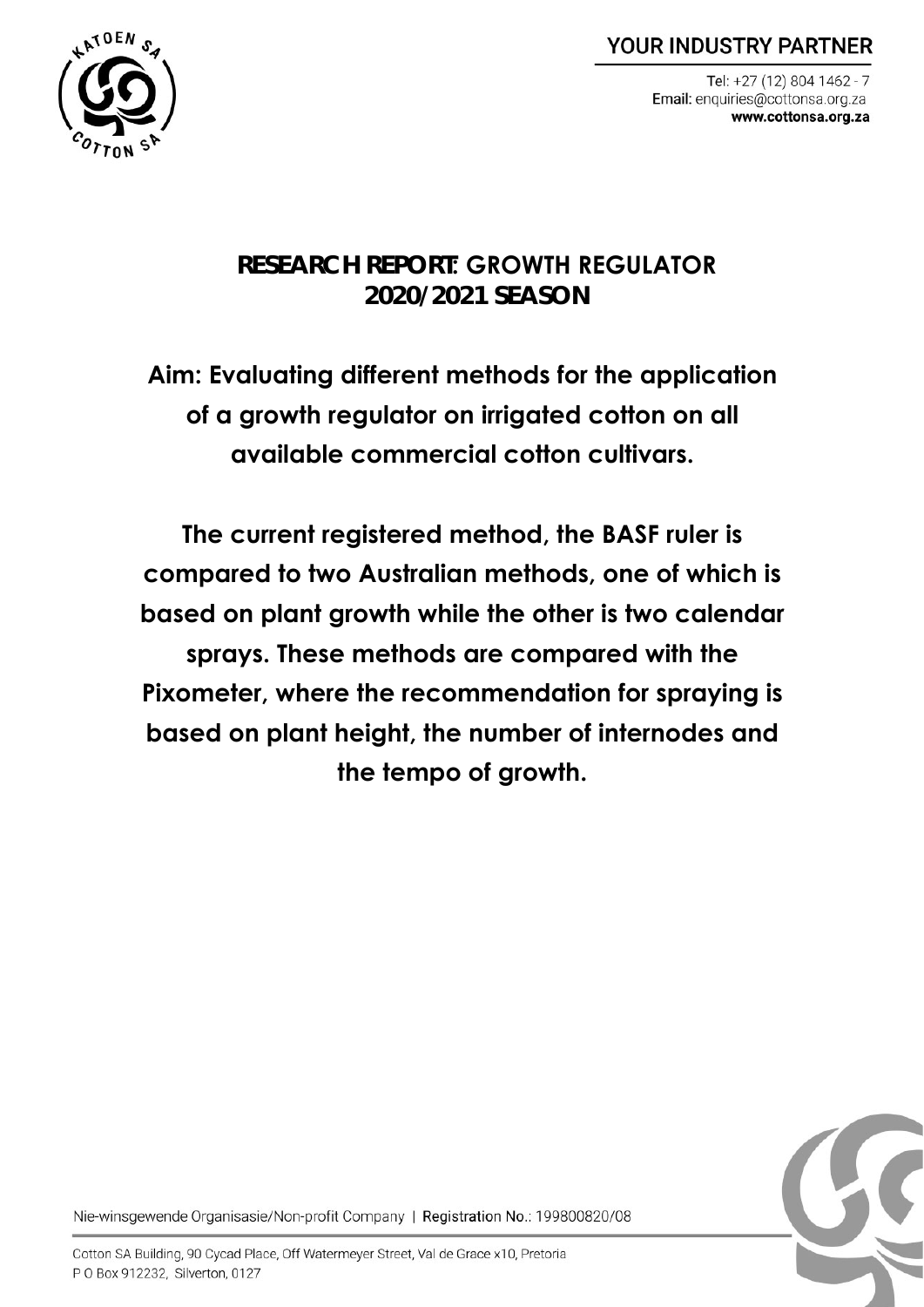| <b>OEN</b><br>$\mathbf{r}^{\prime}$<br>$s_{\prec}$ |  |
|----------------------------------------------------|--|
|                                                    |  |
|                                                    |  |
| $c_o,$<br>ċ<br>$\tau$ on                           |  |

Treatments: 1. Control

2. BASF Ruler based on plant height

4-5<sup>th</sup> internode from the top

internode length - 200 ml/ha)

3. Australian method - unmeasured: @1<sup>st</sup> square formation 700 ml/ha;

length in cm = 100ml on nodes; 24 nodes average

i) 1st square formation -4 weeks 250 ml/ha; ii) 1st flower on 8 weeks 500-700 ml/ha

4. Australian method -measured: based on internode lengths 4-5; each internode

iii) 4 weeks post-flowering = 12 weeks post emergence 500-700 ml/ha 5. Pixometer Mr. Percy Macaskil (similar to BASF ruler, plant height, no. nodes,

2nd @ 6-7 weeks 800 ml/ha

Producer Contractor

Variety Candia, DP 1531, DP 1541, DP 1240 2nd: 4/12 @ 2.5 l/ha Layout **Randomized block design with 5 repetitions Interval and American** extends the Randomized block design with 5 repetitions and and are limited as a line of the Mm Plant date 2020/12/11 Rain 548 mm Thinning 2020/12/21 Plot size: 16m2 **Growth regulator treatments**

# **Project GROWTH REGULATOR TRIAL Project leader Steyns' Agricultural Services** Locality Makhathini Experimental Farm Glyphosate 1st: 21/12/2020 @ 2.5 l/ha

| <b>Treatments (mepiquat-</b><br>chloride - Quat <sup>®</sup> 50 SL) |             | Dosages per ha (ml) |              |              |                                      |
|---------------------------------------------------------------------|-------------|---------------------|--------------|--------------|--------------------------------------|
| <b>Varieties</b>                                                    | DP1531      | DP1541              | DP1240       | Candia       |                                      |
| <b>Australian measured</b>                                          | 250         | 250                 | 250          | 250          |                                      |
| <b>Australian unmeasured</b>                                        | 700         | 700                 | 700          | 700          |                                      |
| <b>BASF Ruler</b>                                                   | 160         | 160                 | 170          | $\Omega$     |                                      |
| Pixometer                                                           | $\mathbf 0$ | $\mathbf 0$         | 0            | $\Omega$     |                                      |
| Control                                                             | 0           | $\mathbf 0$         | 0            | $\Omega$     | <b>Dates</b><br><b>Post planting</b> |
|                                                                     |             |                     |              |              | 2021/01/12 4 weeks                   |
| <b>Australian measured</b>                                          | 600         | 600                 | 600          | 600          | 2021/01/18 5 weeks                   |
| <b>Australian unmeasured</b>                                        | 800         | 800                 | 800          | 800          | 2021/02/26 6 weeks                   |
| <b>BASF Ruler</b>                                                   | 200         | 200                 | 200          | 200          | 2021/02/01 7 weeks                   |
| Pixometer                                                           | 300         | $\mathbf 0$         | 0            | $\mathbf 0$  | 2021/02/17 8.5 weeks                 |
| Control                                                             | 0           | $\Omega$            | 0            | 0            | 2021/02/22 9 weeks                   |
|                                                                     |             |                     |              |              | 2021/03/02 10 weeks                  |
| <b>Australian measured</b>                                          | 580         | 620                 | 540          | 540          | 2021/03/09 11 weeks                  |
| <b>Australian unmeasured</b>                                        | $\Omega$    | $\Omega$            | $\Omega$     | $\Omega$     |                                      |
| <b>BASF Ruler</b>                                                   | 195         | 160                 | 195          | 160          |                                      |
| Pixometer                                                           | 1200        | 1200                | 1200         | 975          |                                      |
| Control                                                             | $\Omega$    | $\mathbf 0$         | $\Omega$     | $\Omega$     |                                      |
| <b>Australian measured</b>                                          | 1430        | 1470                | 1390         | 1390         |                                      |
| <b>Australian unmeasured</b>                                        | 1500        | 1500                | 1500         | 1500         |                                      |
| <b>BASF Ruler</b>                                                   | 555         | 520                 | 565          | 360          |                                      |
| Pixometer                                                           | 1500        | 1200                | 1200         | 975          |                                      |
| Control                                                             | $\mathbf 0$ | $\mathbf{0}$        | $\mathbf{0}$ | $\mathbf{0}$ |                                      |

# 2021/01/12 4 weeks

#### 2021/03/09 11 weeks

page 1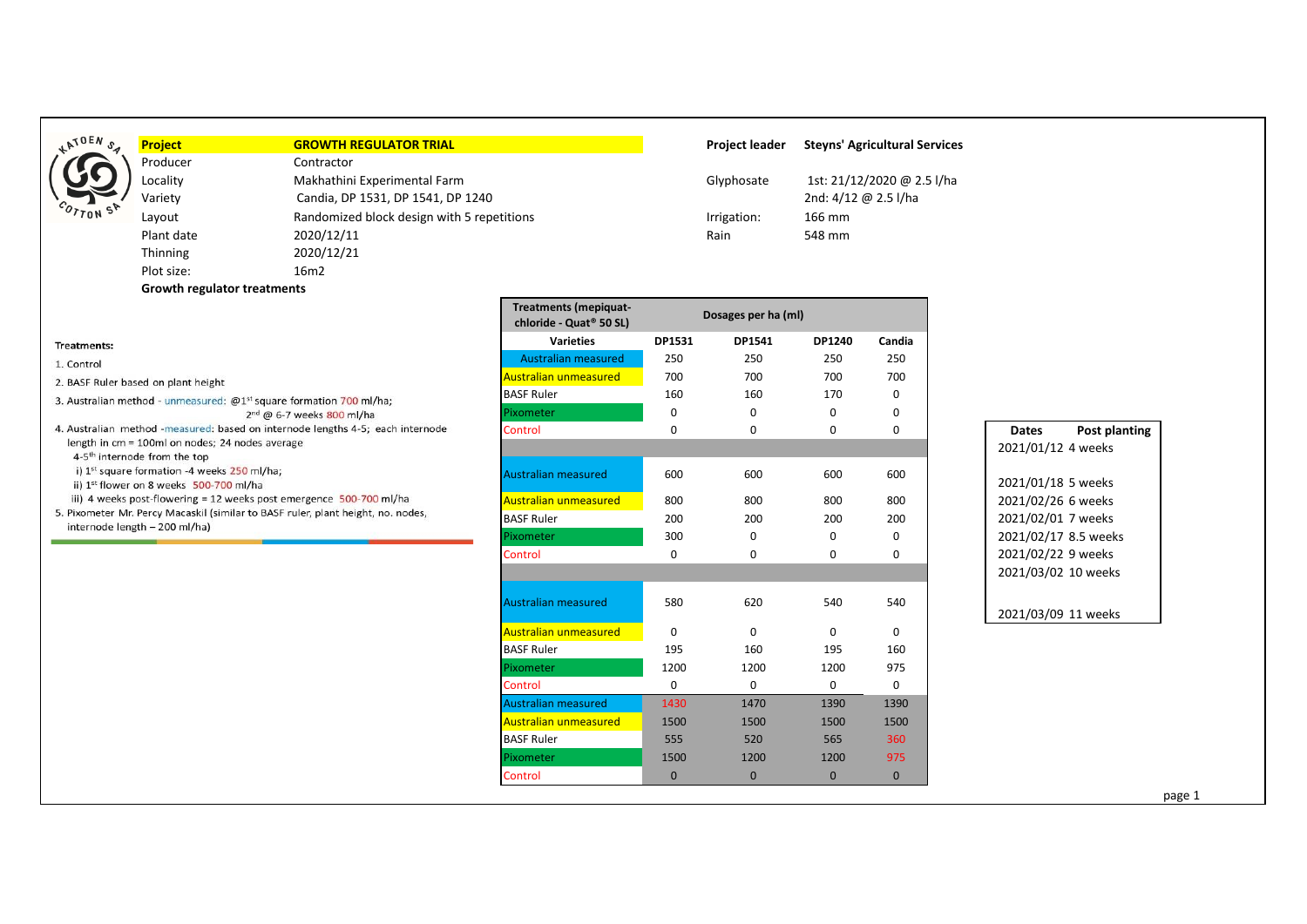

#### Results:

ANOVA showed there is no significant difference with regards to yield between treatments (LSD 298.26; p < 0.05) Comparing height between treatments per cultivar, showed that there was no difference between the Ruler and the Pixometer No difference between the australian measured and unmeasured methods;

though these methods gave a significant different plant heigt when compared to the control.

|                       | HEIGHT (cm) |    |  |
|-----------------------|-------------|----|--|
| Control               | 115.88      | a  |  |
| Ruler                 | 102.36      | h  |  |
| Pixometer             | 101.00      | bc |  |
| Australian measured   | 94.78       | cd |  |
| Australian unmeasured | 92.23       | d  |  |
| $(LSD = 6.765)$       |             |    |  |

\* The graphs of the different treatments reflects the statistical findings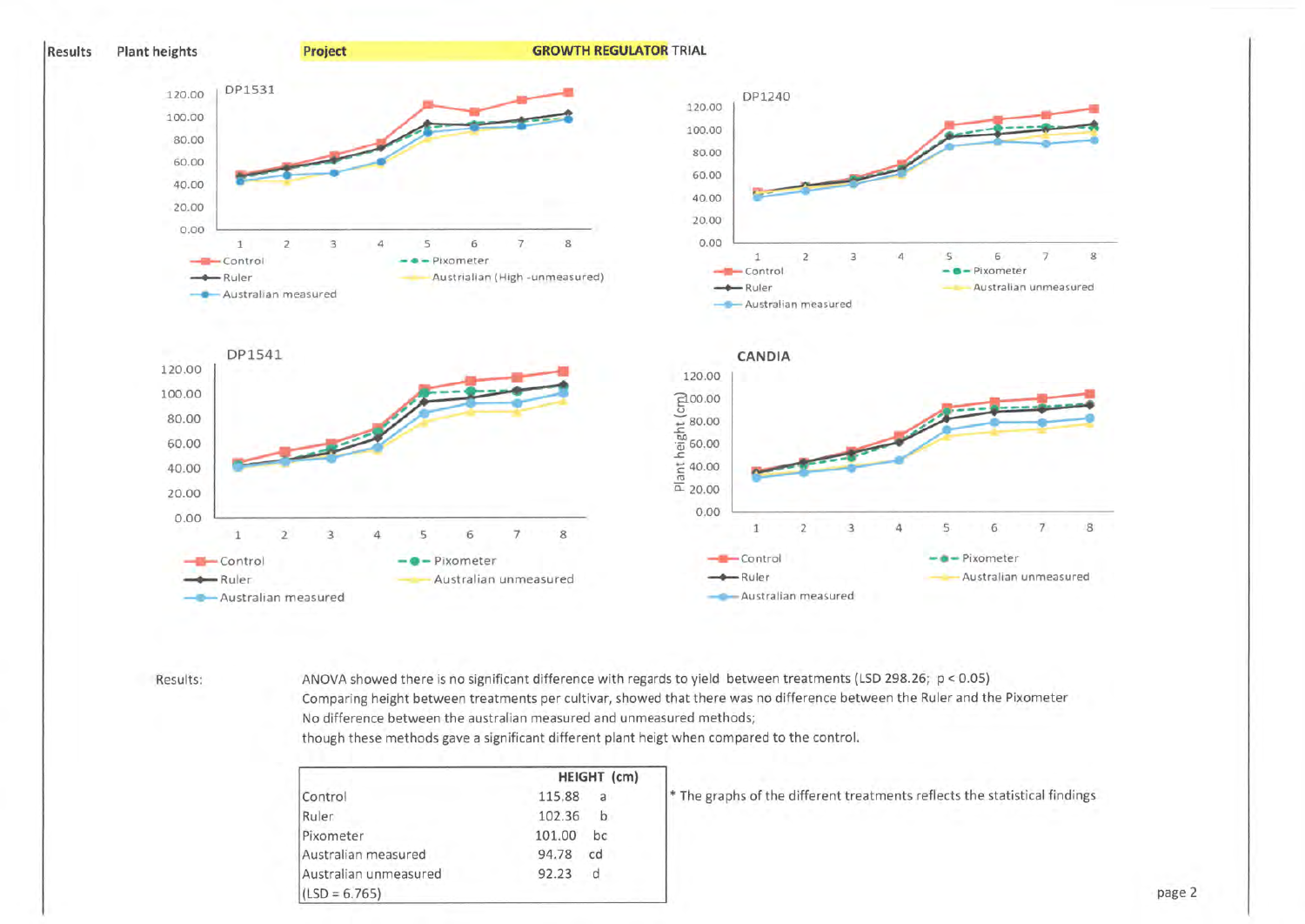

Cultivars

DP1531 . DP1541 . DP 1240 . Candia



 $\ddot{c}$ 

Cultivars

DP1531 DP1541 DP 1240 Candia

page 3